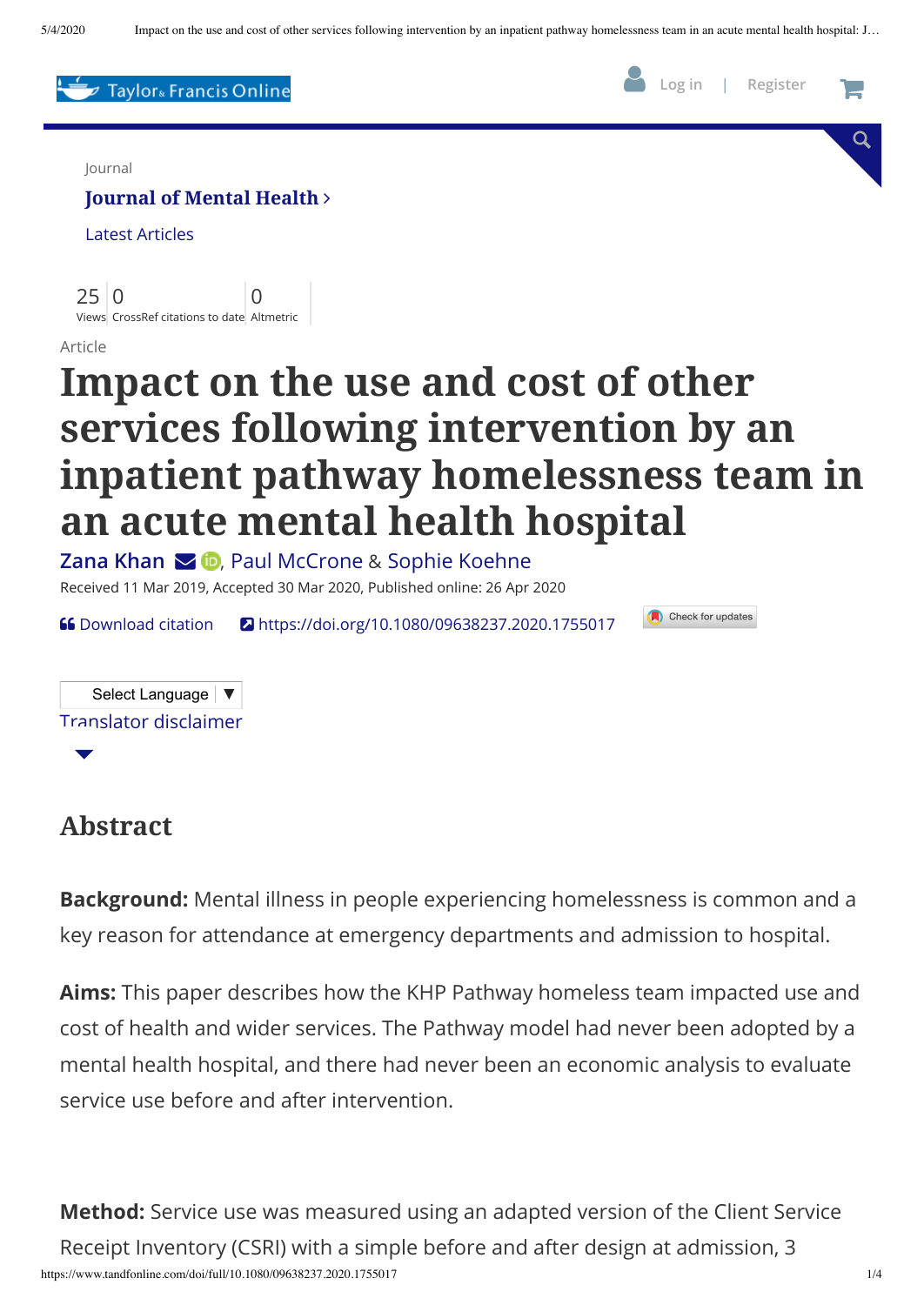months and 6 months after discharge from hospital.

**Results:** During the first 3-month follow-up, over half the participants saw a GP, with an increase in the proportion seeing a psychiatrist, social worker and a mental health nurse. Attendance at emergency departments was substantially lower than at baseline. The mean total service cost was £818 at base line and £414 at 3 months.

**Conclusions:** The adapted version of the CSRI demonstrates that patients seen by the Pathway Homelessness Team were supported to use community and scheduled health and care services. The service overcomes barriers, frequently experienced by people experiencing homelessness, in accessing support and community healthcare in the UK.

Keywords: [Homeless](https://www.tandfonline.com/keyword/Homeless), [inclusion](https://www.tandfonline.com/keyword/Inclusion+Health) health, [exclusion](https://www.tandfonline.com/keyword/Exclusion), [pathway,](https://www.tandfonline.com/keyword/Pathway) [service](https://www.tandfonline.com/keyword/Service+Use) use, service [evaluation](https://www.tandfonline.com/keyword/Service+Evaluation)[,](https://www.tandfonline.com/keyword/In-patient) inpatient, [Inclusion](https://www.tandfonline.com/keyword/Inclusion+Health+Groups) Health Groups

| Login options                                        |                |  |
|------------------------------------------------------|----------------|--|
| $\sum$ Log in                                        |                |  |
| > Shibboleth                                         |                |  |
| > OpenAthens                                         |                |  |
| Restore content access                               |                |  |
| > Restore content access for purchases made as guest |                |  |
|                                                      |                |  |
|                                                      | Save for later |  |
| Purchase *<br>Online                                 |                |  |
| Article Purchase                                     |                |  |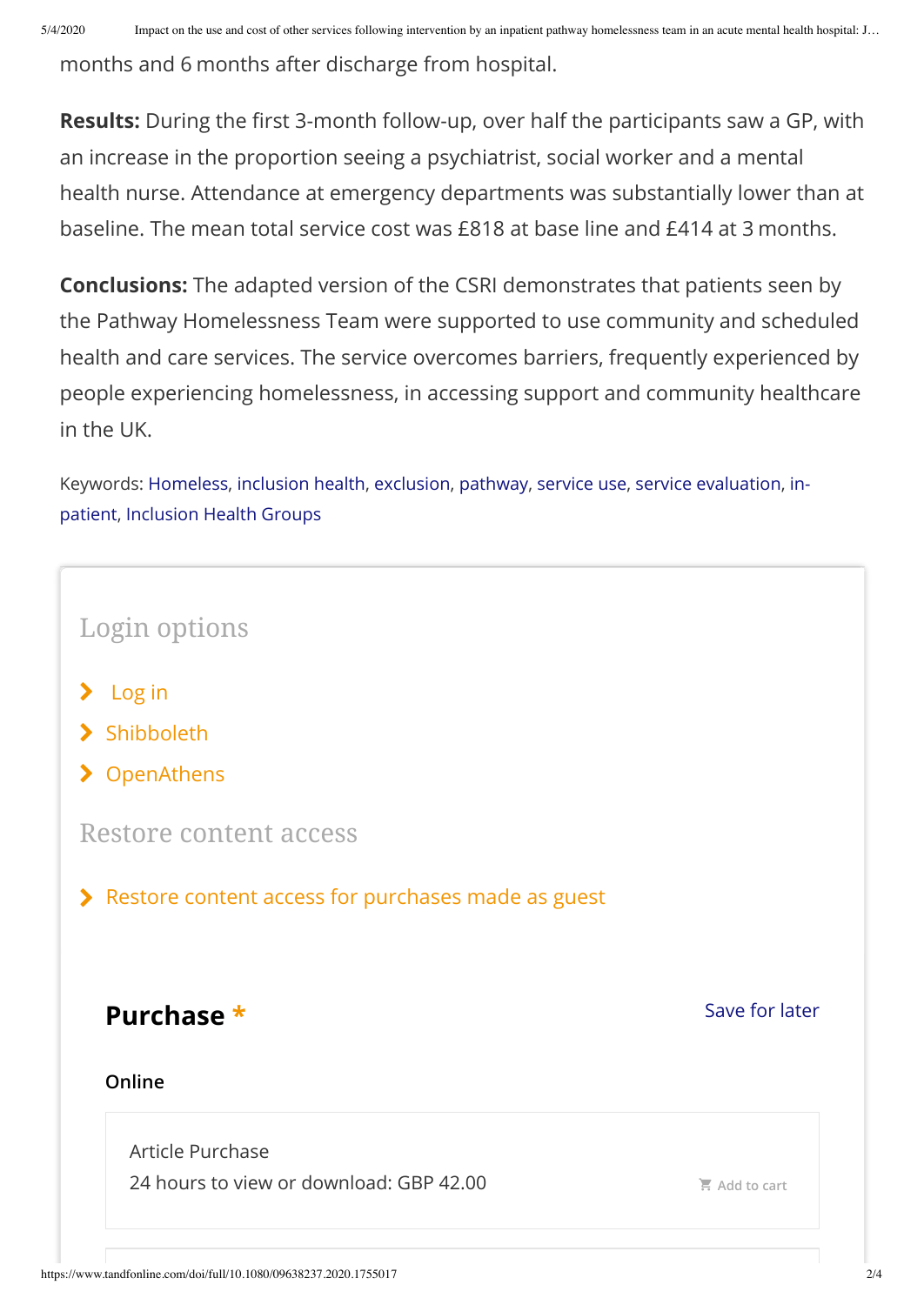\* Local tax will be added as applicable **[Add](https://www.tandfonline.com/action/addToCart?id=IJMHPF_ISS_2020-IJMHPF_ISS_2020_Z4-ELECTRONIC-GBP-10.1080/09638237.2020.1755017-477561) to cart** Issue Purchase 30 days to view or download: GBP 368.00

# **Additional information**

## Funding

╋

This research was funded as part of pilot funding from the Guy's and St. Thomas' and Maudsley Charities of the King's Health Partners Pathway Homeless Team at the South London and Maudsley (SLaM) between December 2014 and December 2017.

### Acknowledgments

The authors acknowledge support from the Guy's and St. Thomas' and Maudsley charities, and to KCL and the Institute of Psychiatry in funding and supporting the pilot Pathway Homelessness Team at the South London and Maudsley NHS Foundation Trust, and the aligned service evaluation.

## **Disclosure statement**

No potential conflict of interest was reported by the author(s).